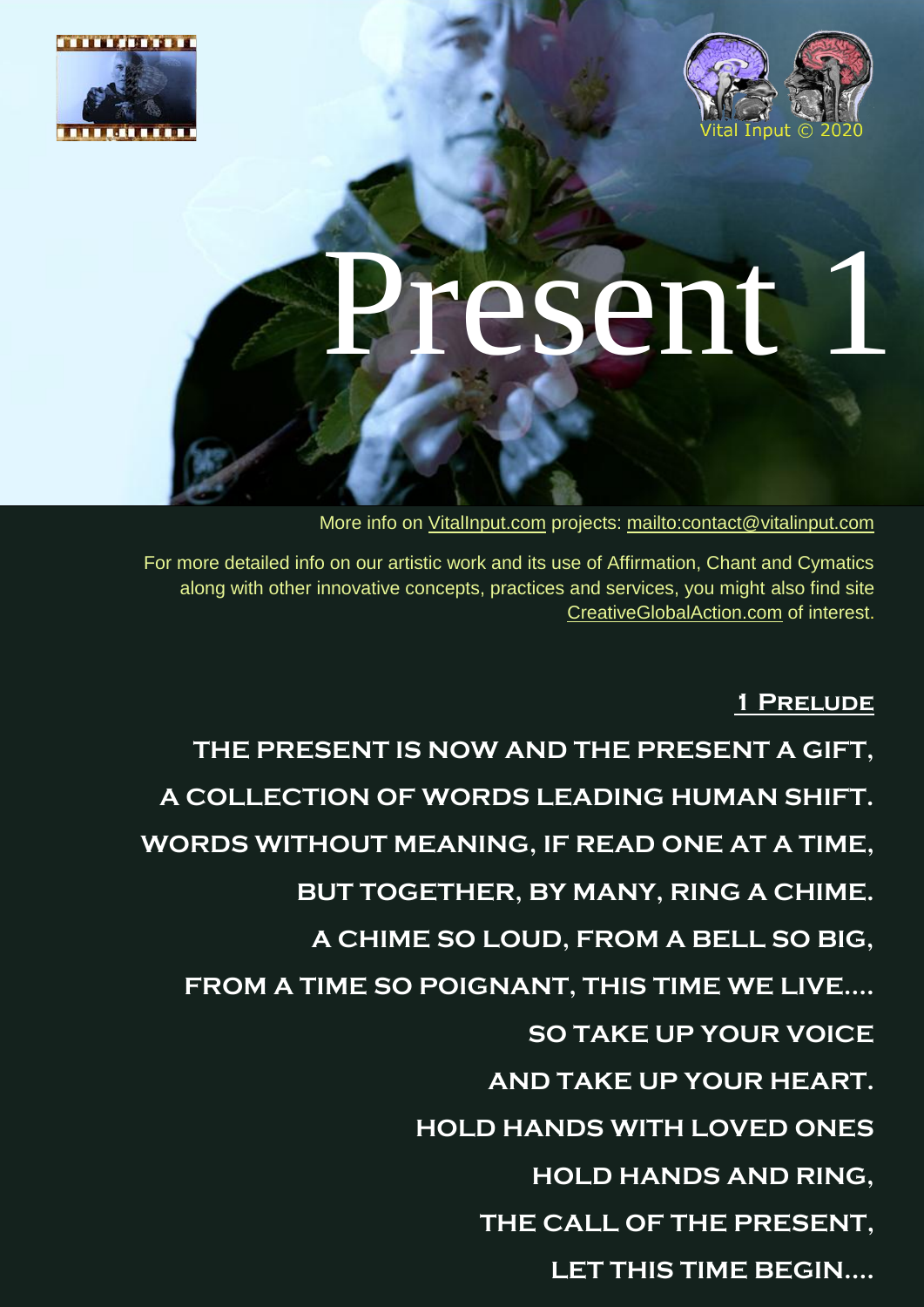

#### **II Time**

**AND NOW IS THE FUTURE. NOW, THE ETERNAL MOMENT IN TIME AND SPACE WHEN MILLIONS REACH, HANDS OUTSTRETCHED WITH GRACE.**

**III SALUTATION AS A CHORUS OF BIRDS SING A SLEEPY YAWN GREETING THE SUN FROM THEIR CANOPY, HERALDING NATURE FROM A LEAFY TREE, CALLING BROTHERS AND SISTERS HOME TO REJOICE AND THEY ALL KNOW TO SING WITH ONE VOICE. FOX AND BADGER, HORSE AND COW FISH AND TURTLE, DOLPHIN AND NOW,**

**IV Action**

**WE MUST TAKE UP THE GAUNTLET, WE MUST TAKE UP THE FIGHT, WE TAKE UP THE CHANCE TODAY OR TONIGHT. TO WORK WITH NATURE TO REDRESS THE DAY, TO BALANCE OUR LIVES IN A SPIRITUAL WAY.**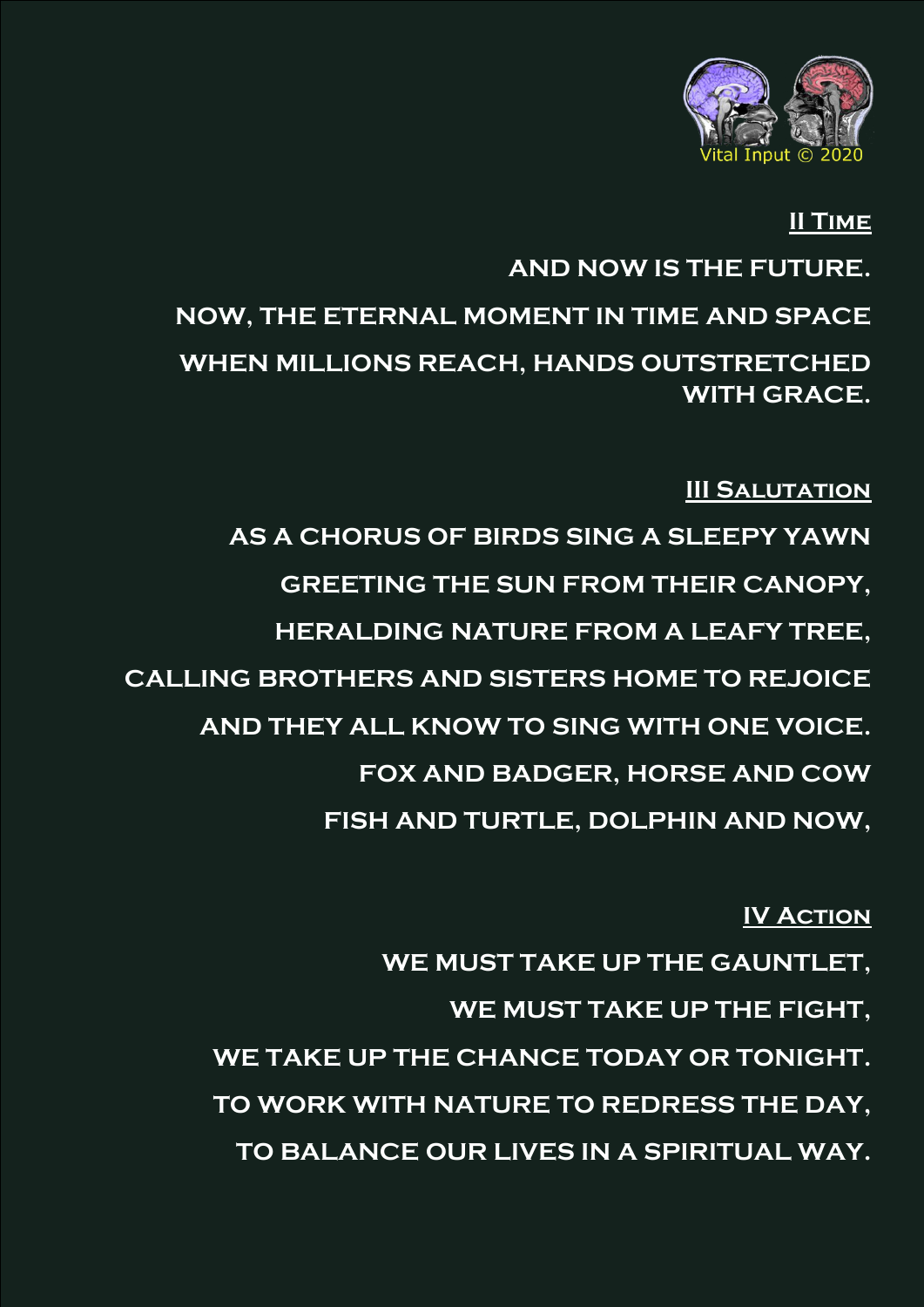

### **V Meditation BREATHE. BREATHE AND LOVE. BREATHE AND LOVE AND LIVE.**

#### **VI MOTION**

**LIVE FOR A FUTURE THAT IS GOING FORWARD, A NURTURING FUTURE GOING TOWARD, HARMONY OF HUMANS LIVING WITH NATURE, RESONANCE OF ALL THAT COME TO CREATOR. TAKE US THERE. TAKE US NOW. TAKE US.**

#### **VII Fire**

**SHOW US THE PATH AND SHOW US THE LIFE. CALL ON CREATION TO GIVE US ADVICE. GUIDE US AWAY FROM COAL AND FIRE, FROM HATE AND GREED, CONSEQUENCES DIRE, FROM ILLUSION, DECEPTION, CRUELTY AND POWER, AWAY FROM THE LULLING SLEEP OF DEMOCRACY, AND DOWN TO THE EDGE OF THE LIVING SEA.**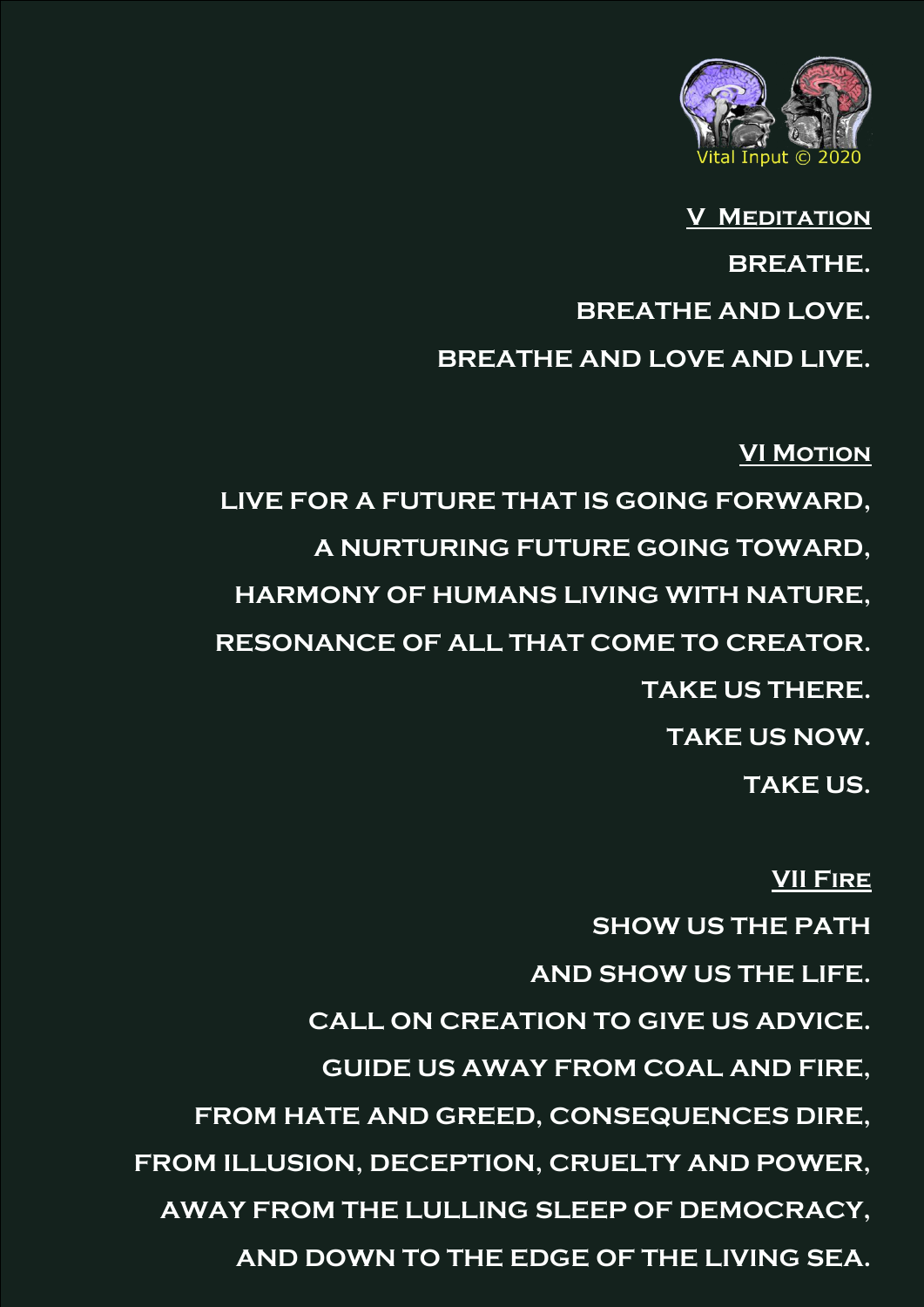

#### **VIII Water**

**PLUNGE US IN, DIVE US DEEP,** 

**WAKE US UP TO SURVIVE.**

**SHAKE OUR HEADS IN THE WATER,**

**PROVE WE'RE STILL ALIVE.**

**IMMERSE US IN WISDOM, IMMERSE US IN LOVE,**

**BLESS ALL SEAS AND THE SKIES ABOVE,**

**THEN, SINK US DOWN, PAST SHARKS, WHALES AND SHOALS,**

**PAST ELEMENTAL CREATURES A MILLION YEARS OLD.**

**DOWN TO THE BED OF THE ETERNAL SEAS,**

**AND A MYRIAD OF CREATURES HARD TO BELIEVE.**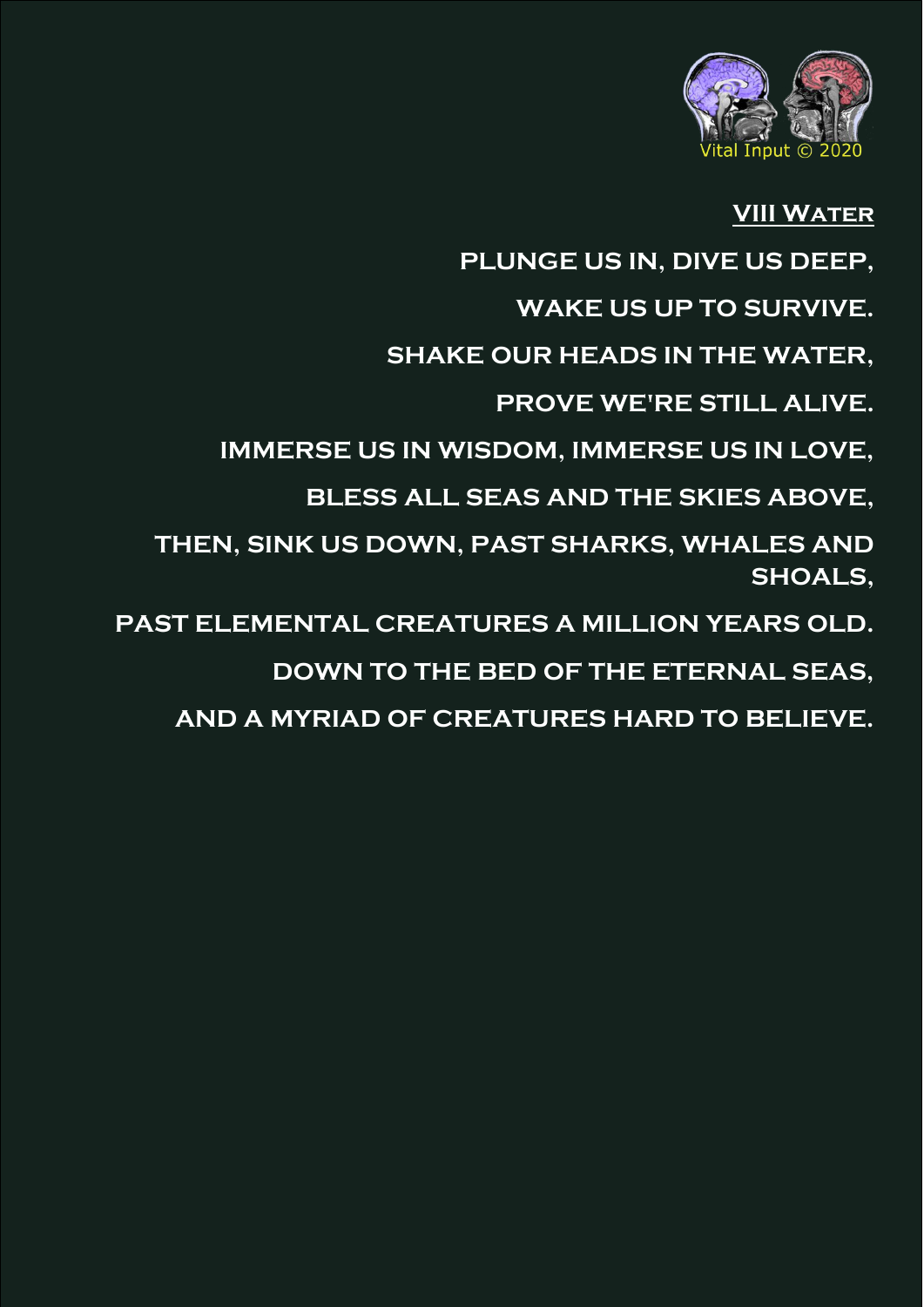

#### **IX Air**

**THEN RUSH TO THE SURFACE GASPING FOR AIR,**

**CRYING TO SEE LIFE FOR WHOM WE MUST CARE.**

**ON OUR PLANET THAT SHRINKS AS OUR KNOWLEDGE INCREASES,**

**WE UNDERSTAND MORE THE ROLE OF ALL SPECIES.**

**HOW WE'RE ALL JUST PART OF THE ECOSPHERE,**

**ON OUR BLUE WANDERING PLANET WHICH WE ALL SHARE.**

> **WE ALL BREATHE THE SAME AIR, SHARE THE SAME MOON, TREAD THE SAME EARTH, LIVE THE SAME CYCLE, AND WE ARE ALL ONE**.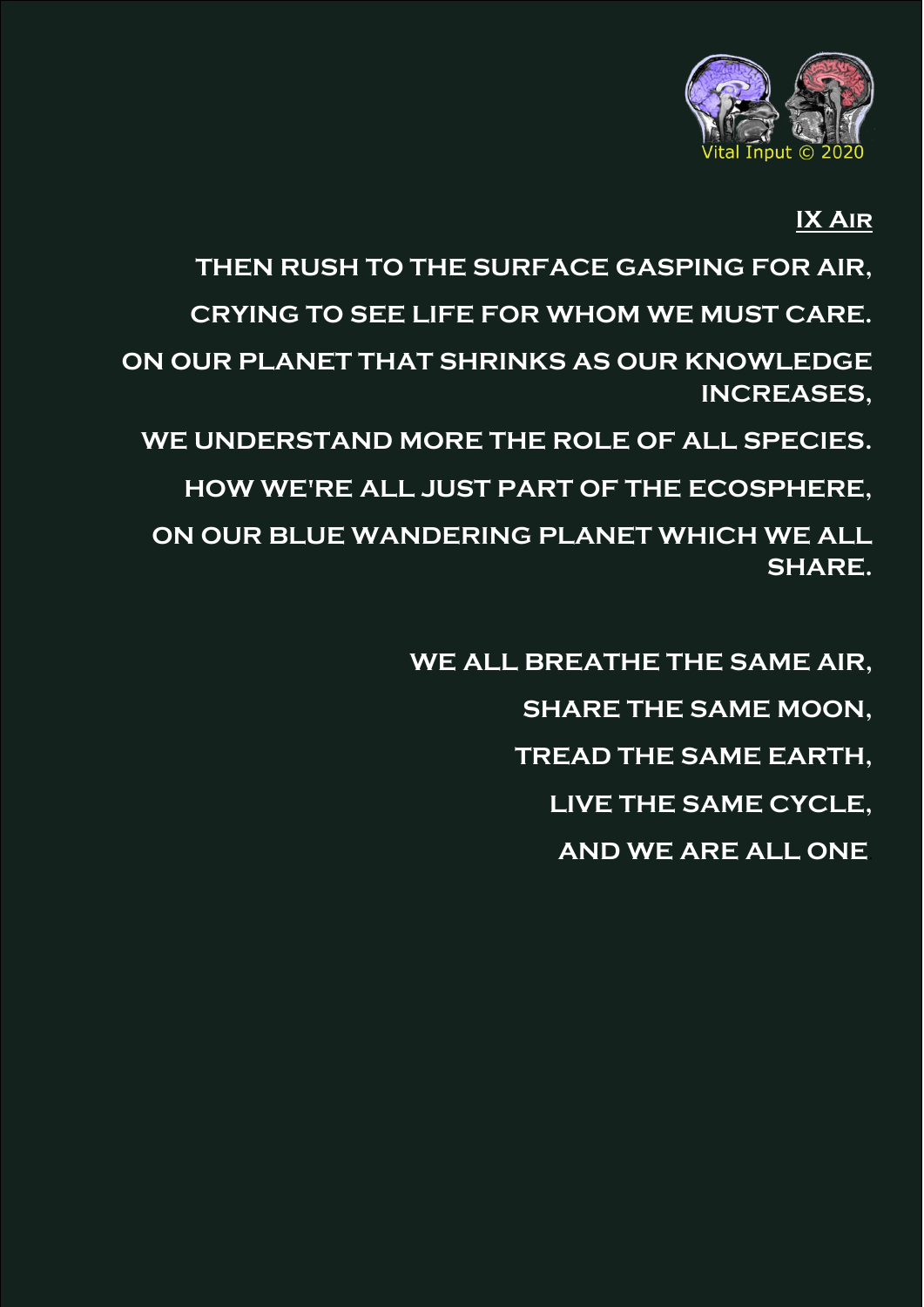

#### **X Oneness**

## **ONE-DERMENT OF NATURE AND TEEMING LIFE, ONE-DERING HOW TO STOP DESTRUCTION AND STRIFE. WE'VE ONE WAY TO BRING A BABY TO BEAR, WE'VE ONE WAY TO SHOW THE WORLD THAT WE CARE, AND JUST ONE WAY TO SHARE THIS IMPORTANT PRAYER.**

**IN THE ONENESS OF THE UNIVERSE, IN THIS ONENESS OF SPACE.**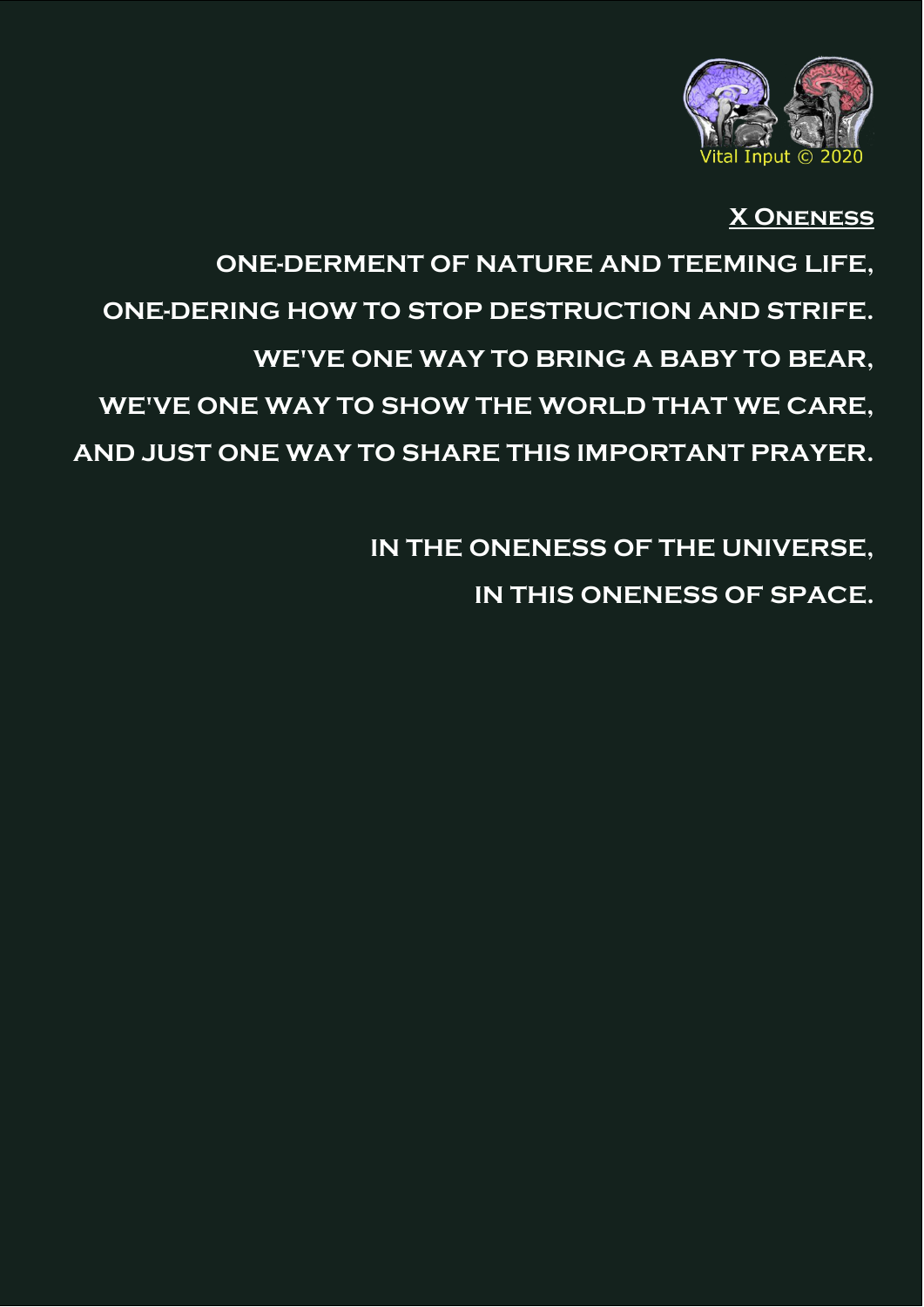

#### **XI Forty-two**

**ACROSS THOSE SEAS OF ETERNITY AND THE COSMIC WASTE. WE ARE BUT CREATURES OF HABIT, CREATURES THAT HIDE, LOWLY CREATURES BEING HOPEFUL, CREATURES TRYING TO FIND, AN ANSWER TO EXISTENCE, A REASON WHY? THE VIEW FROM A MOUNTAIN MAY MAKE US CRY. WHY GRASS CAN PUSH THROUGH CONCRETE STRONG, WHY BIRDS ALL SING SUCH A BEAUTIFUL SONG, HOW NATURE SO PLEASES THE HUMAN EYE, WHY ALL THE SPECIES LIVE AND DIE. AND HOW NATURE CREATES THE COMPLEXITY WE SEE? THE WONDER OF HUMANS TO THE BUSY BEE.**